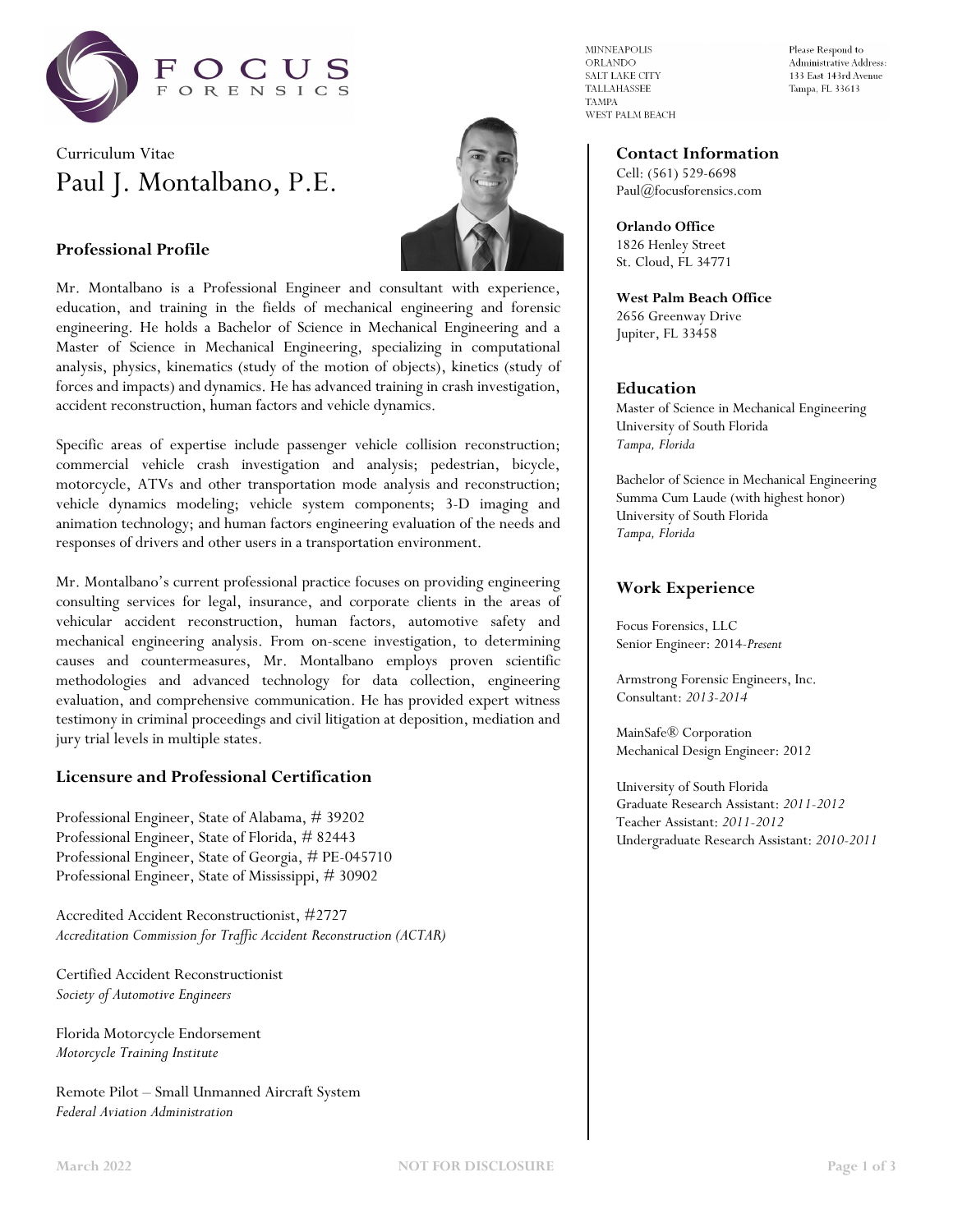

# **Professional Affiliations**

American Society of Mechanical Engineers (ASME)

Society of Automotive Engineers (SAE)

Human Factors and Ergonomics Society (HFES)

Tau Beta Pi, Engineering Honor Society, (FL Gamma Chapter), 2009

# **Professional Development**

#### **Axiom Forensic**

• Motorcycle Collision Reconstruction, 2018

# **Collision Safety Institute / ARC**

- EDR Summit, 2017
- Annual Crash Conference and Full Scale Crash Testing, 2017
- EDR Summit, 2020

# **Crash Safety Solutions (Human Factors)**

- Nighttime Recognition on Unlit Roads, 2019
- Nighttime Recognition on Lighted Roads, 2020
- Recognition of Closing Speed and Closing Threshold, 2021
- Path Intrusion Reaction Time Studies, 2021
- IDRR User Forum, 2022

#### **Drone Launch Academy**

• FAA Part 107 Remote Pilot Course, 2018

#### **Engineering Dynamics Corporation**

• Collision Reconstruction using HVE Simulation Modeling (EDC Simulations), 2015

#### **EOS Systems, Inc.**

• Collision Reconstruction using Photogrammetry, 2015

#### **FARO Technologies, Inc.**

- FARO Laser Scanner Training and Operation, 2015
- FARO Reality for Crash Reconstruction, 2016

**MINNEAPOLIS** ORLANDO SALT LAKE CITY **TALLAHASSEE TAMPA** WEST PALM REACH Please Respond to Administrative Address 133 East 143rd Avenue Tampa, FL 33613

#### **Forensic Pieces**

• Low Light & Night Time Photography, 2017

#### **Lightpoint Scientific**

• Point Clouds in Collision Reconstruction: Speed from Video and Crush from Photos, 2022

#### **Miami-Dade Public Safety Training Institute**

• Forensic Video Analysis Training, 2019

# **Motorcycle Training Institute, Inc.**

• Basic Rider Course, 2015

# **Northwestern University Center for Public Safety**

- Crash Investigation 1, 2013
- Crash Investigation 2, 2013
- Traffic Crash Reconstruction 1, 2013
- Traffic Crash Reconstruction 2, 2013
- Advanced Crash Reconstruction Utilizing Human Factors, 2014
- Motorcycle Crash Reconstruction, 2015

# **PDH**

- Florida Engineers: Professional Ethics, 2019
- Florida Laws and Rules for Engineers, 2019
- Florida Engineers: Professional Ethics, 2021
- Florida Laws and Rules for Engineers, 2021

#### **Society of Automotive Engineers (SAE)**

- Applying Automotive EDR Data to Crash Reconstruction, 2013
- Applied Vehicle Dynamics, 2017
- Brake Control Systems, 2018
- Reconstruction and Analysis of Motorcycle Crashes, 2018
- Reconstruction and Analysis of Rollover Crashes of Light Vehicles, 2018
- Vehicle Crash Reconstruction: Principles and Technology, 2019
- Accident Reconstruction, The Autonomous Vehicle and Advanced Driver-Assistance Systems, 2020